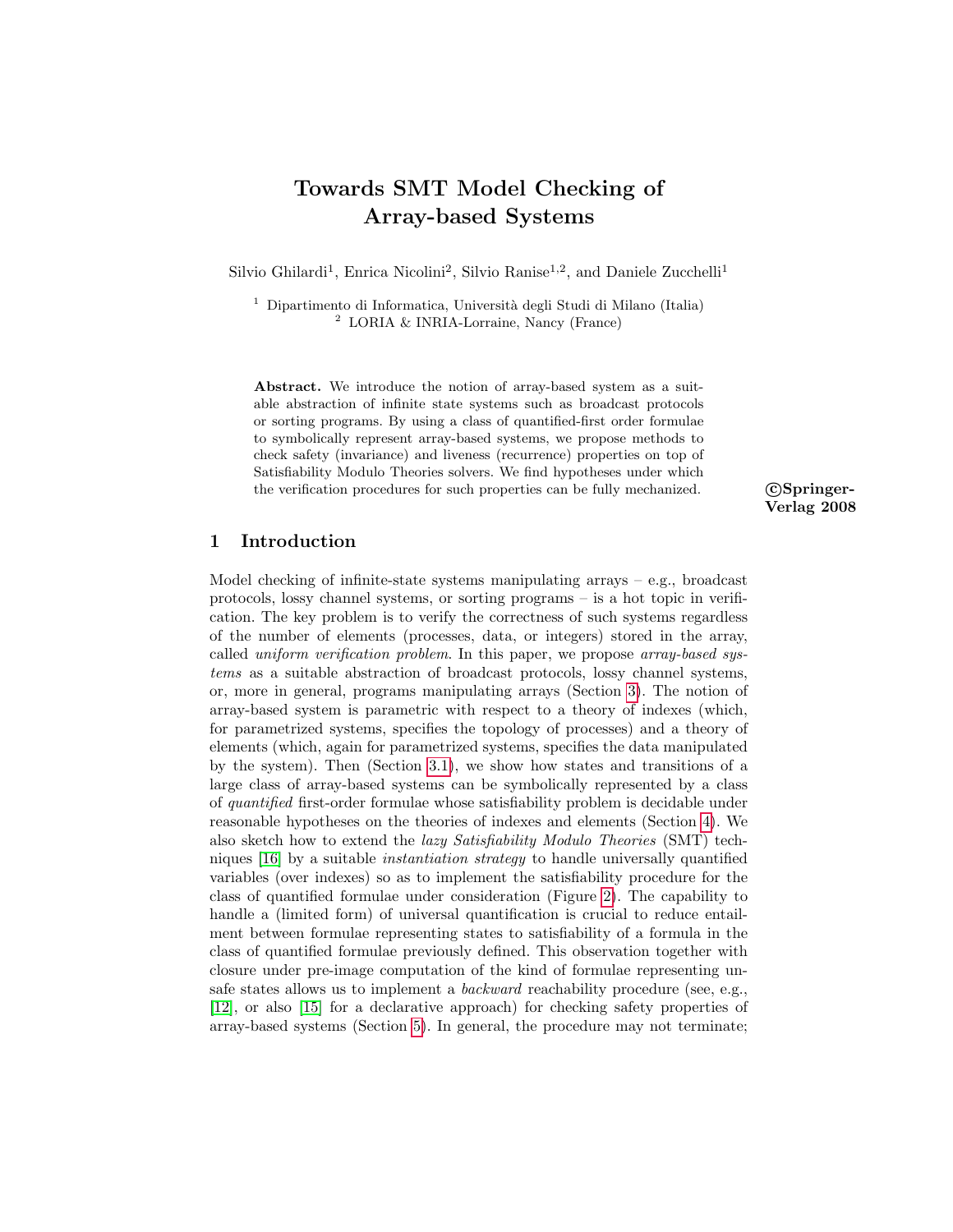but, under some additional assumptions on the theory of elements, we are able to prove termination by revisiting the notion of configuration (see, e.g.,  $[1]$ ) in first-order model-theory (Section [5.2\)](#page-11-0). Finally (Section [6\)](#page-12-0), we show the flexibility of our approach by studying the problem of checking the class of liveness properties called recurrences [\[13\]](#page-15-4). We devise deductive methods to check such properties based on the synthesis of so-called progress conditions at quantifier free level and we show how to fully mechanize our technique under the same hypotheses for the termination of the backward reachability procedure.

For space reasons, we did not include proofs; for the same reason, although our framework covers all examples discussed in [\[2,](#page-15-5)[3\]](#page-15-6) (and more), only one running example is discussed. For both proofs and examples, the reader is referred to the Technical Report [\[10\]](#page-15-7).

### 2 Formal Preliminaries

We assume the usual first-order syntactic notions of signature, term, formula, quantifier free formula, and so on; equality is always included in our signatures. If x is a finite set of variables and  $\Sigma$  is a signature, by a  $\Sigma(x)$ -term, -formula, etc. we mean a term, formula, etc. in which at most the x occur free (notations like  $t(x)$ ,  $\varphi(x)$  emphasize the fact that the term t or the formula  $\varphi$  in in fact a  $\Sigma(x)$ -term or a  $\Sigma(\underline{x})$ -formula, respectively). The notions of interpretation, satisfiability, validity, and logical consequence are also the standard ones; when we speak about satisfiability (resp. validity) of a formula containing free variables, we mean satisfiability of its existential (resp. universal) closure. If  $\mathcal{M} = (M, \mathcal{I})$ is a  $\Sigma$ -structure, a  $\Sigma$ -substructure of M is a  $\Sigma$ -structure having as domain a subset of M which is closed under the operations of  $\Sigma$  (in a  $\Sigma$ -substructure, moreover, the interpretation of the symbols of  $\Sigma$  is given by restriction). The  $\Sigma$ structure generated by a subset  $X$  of  $M$  (which is not assumed now to be closed under the  $\Sigma$ -operations) is the smallest  $\Sigma$ -substructure of  $\mathcal M$  whose domain contains X and, if this  $\Sigma$ -substructure coincides with the whole M, we say that X generates M. A  $\Sigma$ -embedding (or, simply, an embedding) between two  $\Sigma$ -structures  $\mathcal{M} = (M, \mathcal{I})$  and  $\mathcal{N} = (N, \mathcal{J})$  is any mapping  $\mu : M \longrightarrow N$ among the corresponding support sets which is an isomorphism between  $\mathcal M$  and the *Σ*-substructure of N whose underlying domain is the image of  $\mu$  (thus, in particular, for  $\mu$  to be an embedding, the image of  $\mu$  must be closed under the  $\Sigma$ -operations). A class C of structures is *closed under substructures* iff whenever  $\mathcal{M} \in \mathcal{C}$  and  $\mathcal{N}$  is (isomorphic to) a substructure of  $\mathcal{M}$ , then  $\mathcal{N} \in \mathcal{C}$ .

Contrary to previous papers of ours, we prefer to have here a more liberal notion of a theory, so we identify a *theory* T with a pair  $(\Sigma, \mathcal{C})$ , where  $\Sigma$  is a signature and C is a class of  $\Sigma$ -structures (the structures in C are called the models of T). The notion of T-satisfiability of  $\varphi$  means the satisfiability of  $\varphi$  in a *Σ*-structure from *C*; similarly, *T*-validity of a sentence  $\varphi$  (noted  $T \models \varphi$ ) means the truth of  $\varphi$  in all  $\mathcal{M} \in \mathcal{C}$ . The Satisfiability Modulo Theory T, SMT(T), problem amounts to establish the T-satisfiability of an arbitrary first-order formula (hence possibly containing quantifiers), w.r.t. some background theory T.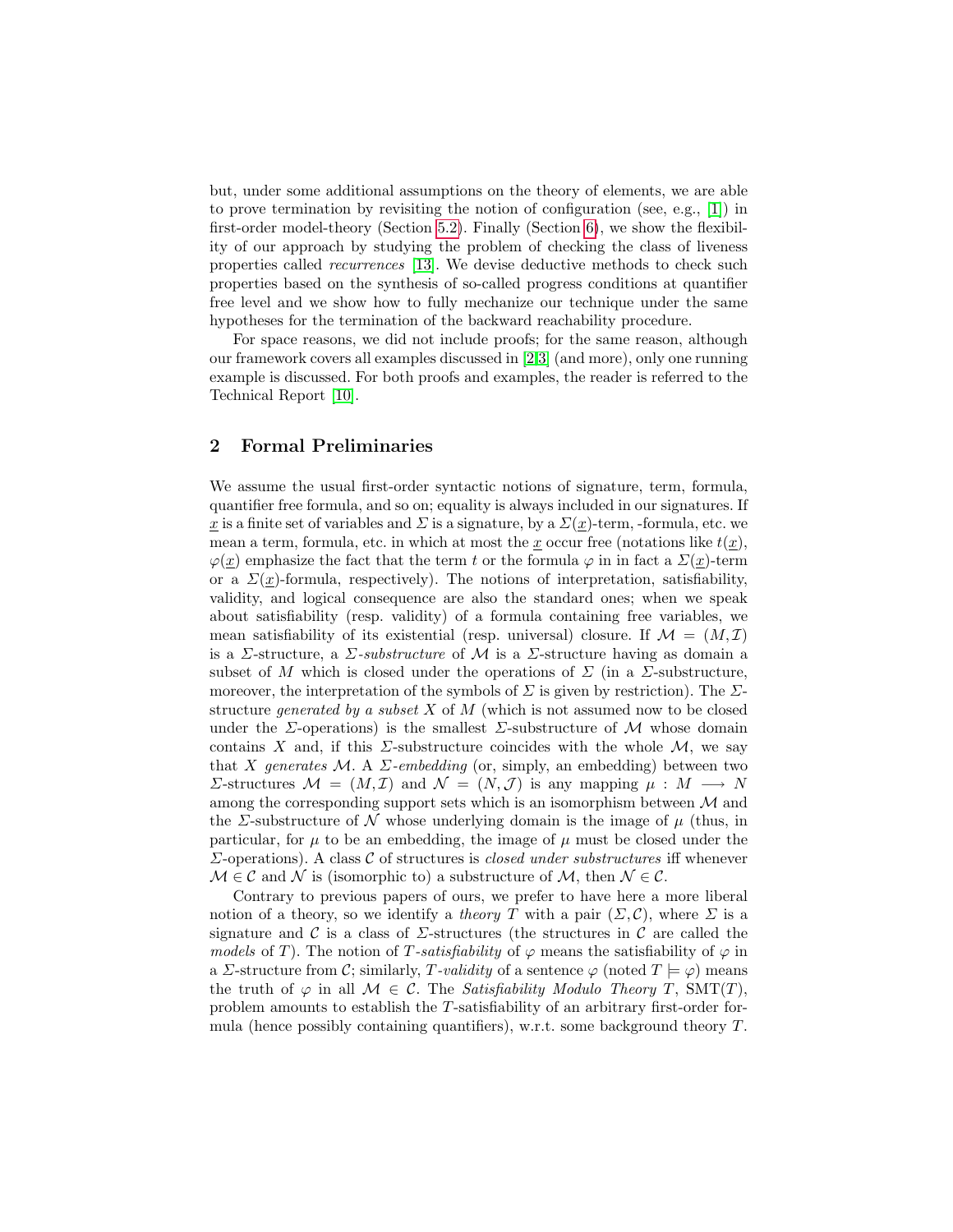A theory solver for the theory  $T(T\text{-solver})$  is any procedure capable of establishing whether any given finite conjunction of literals is T-satisfiable or not. The so-called lazy approach to solve  $SMT(T)$  problems for quantifier-free formulae consists of integrating a Boolean enumerator (usually based on a refinement of the DPLL algorithm) with a  $T$ -solver (see [\[14](#page-15-8)[,16\]](#page-15-0) for an overview). Hence, by assuming the existence of a T-solver, it is always possible to build a (lazy SMT) solver capable of checking the T-satisfiability of arbitrary Boolean combinations of atoms in  $T$  (or, equivalently, quantifier-free formulae). For efficiency, a  $T$ -solver is required to provide a more refined interface, such as returning a subset of a T-unsatisfiable input set of literals which is still T-unsatisfiable, called conflict set (again see [\[16\]](#page-15-0) for details).

We say that T admits quantifier elimination iff for every formula  $\varphi(x)$  one can compute a quantifier-free formula  $\varphi'(\underline{x})$  which is T-equivalent to it (i.e. such that  $T \models \forall \underline{x}(\varphi(\underline{x}) \leftrightarrow \varphi'(\underline{x})))$ . Linear Arithmetics, Real Arithmetics, acyclic lists, and enumerated datatype theories (see below) admit elimination of quantifiers.

A theory  $T = (\Sigma, C)$  is said to be *locally finite* iff  $\Sigma$  is finite and, for every finite set of variables <u>x</u>, there are finitely many  $\Sigma(\underline{x})$ -terms  $t_1, \ldots, t_{k_x}$  such that for every further  $\Sigma(\underline{x})$ -term u, we have that  $T \models u = t_i$  (for some  $i \in \{1, ..., k_{\underline{x}}\}$ ). The terms  $t_1, \ldots, t_{k_x}$  are called  $\Sigma(\underline{x})$ -representative terms; if they are effectively computable from  $\underline{x}$  (and  $t_i$  is computable from u), then T is said to be *effectively* locally finite (in the following, when we say 'locally finite', we in fact always mean 'effectively locally finite'). If  $\Sigma$  is finite and does not contain any function symbol (i.e.  $\Sigma$  is a purely relational signature), then any  $\Sigma$ -theory is effectively locally finite; other effectively locally finite theories are Boolean algebras and Linear Arithmetic modulo a fixed integer.

Let  $\Sigma$  be a finite signature; an *enumerated datatype theory* in  $\Sigma$  is a theory whose class of models contains only a single finite  $\Sigma$ -structure  $\mathcal{M} = (M, \mathcal{I});$ we require M to have the additional property that for every  $m \in M$  there is a constant  $c \in \Sigma$  such that  $c^{\mathcal{I}} = m$ . It is easy to see that an enumerated datatype theory admits quantifier elimination (since  $\exists x \varphi(x)$  is T-equivalent to  $\varphi(c_1) \vee \cdots \vee \varphi(c_n)$ , where  $c_1, ..., c_n$  are interpreted as the finitely many elements of the enumerated datatype) and is effectively locally finite.

In the following, it is more natural to adopt a many-sorted language. All notions introduced above (such as term, formula, structure, and satisfiability) can be easily adapted to many-sorted logic, see e.g. Chapter XX of [\[8\]](#page-15-9).

# <span id="page-2-0"></span>3 Array-based Systems and their Symbolic Representation

We develop a framework to state and solve model checking problems for safety and liveness of a particular class of infinite state systems by using deductive (more precisely, SMT) techniques. We focus on the class of systems whose state can be described by a finite collections of arrays, which we call array-based systems. As an example, consider parameterized systems, i.e. systems consisting of an arbitrary number of identical finite-state processes organized in a linear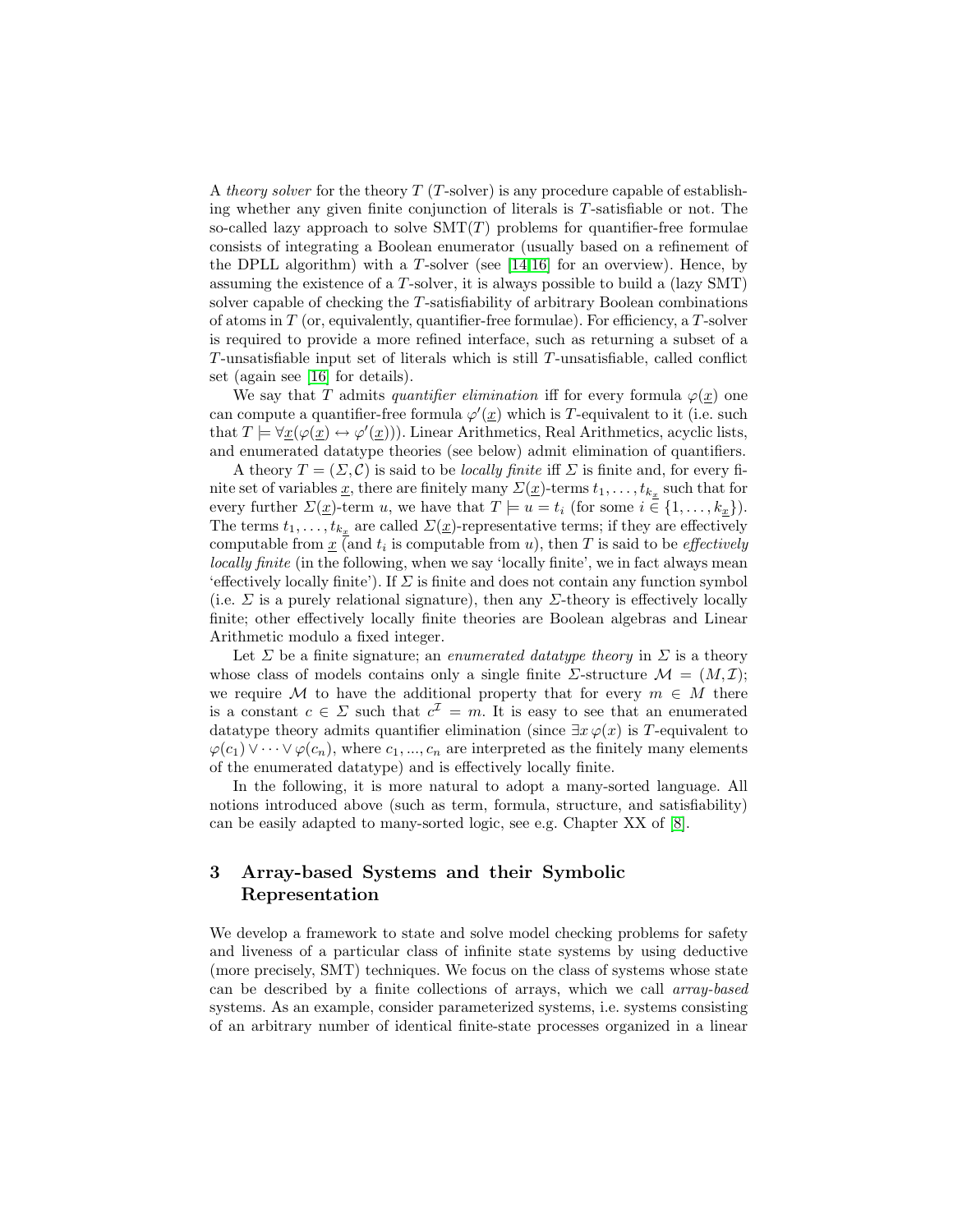array: a state a of such a parameterized system can be seen as a state of an array-based system (in the formal sense of Definitions [3.2](#page-4-1) and [3.3](#page-4-2) below), where the indexes of the domain of the function assigned to the state variable a are the identifiers of the processes and the elements of a are the data describing one of the finitely many states of each process.

Array-based Systems. To develop our formal model, we introduce three theories. We use two mono-sorted theories  $T_I = (\Sigma_I, \mathcal{C}_I)$  (of indexes) and  $T_E = (\Sigma_E, \mathcal{C}_E)$ (of elements), whose only sort symbol are called INDEX and ELEM, respectively.  $T_I$  specifies the 'topology' of the processes, e.g., in the case of parameterized systems informally discussed above,  $\Sigma_I$  contains only the equality symbol '=' and  $C_I$  is the class of all finite sets. Other interesting examples of  $T_I$  can be obtained by taking  $\Sigma_I$  to contain a binary predicate symbol R (besides =) and  $\mathcal{C}_I$  to be the class of structures where R is interpreted as a total order, a graph, a forest, etc. For parameterized systems with finite-state processes,  $T_E$  can be the theory of an enumerated datatype. For the larger class of parameterized systems (e.g., the one considered in [\[2,](#page-15-5)[3\]](#page-15-6)) admitting integer (or real) variables local to each process,  $T_E$  can be the theory whose class of models consists of a single structure (like real numbers under addition and/or ordering). Notice that in concrete applications,  $T_E$  has a single model (e.g. an enumerate datatype, or the structure of real/natural numbers under suitable operations and relations), whereas  $T_I$  has many models (e.g. it has as models all sets, all finite sets, all graphs, all finite graphs, etc.). The technical hypotheses we shall need in Sections [4](#page-7-0) and [5](#page-9-0) on  $T_I$  and  $T_E$  are fixed in the following:

**Definition 3.1.** An index theory  $T_I = (\Sigma_I, \mathcal{C}_I)$  is a mono-sorted theory (let us call INDEX its sort) which is locally finite, closed under substructures and whose quantifier free fragment is decidable for  $T_I$ -satisfiability. An element theory  $T_E = (\Sigma_E, \mathcal{C}_E)$  is a mono-sorted theory (let us call ELEM its sort) which admits quantifier elimination and whose quantifier free fragment is decidable for  $T_E$ -satisfiability.

One may wonder how restrictive are the assumptions of the above definition: it turns out that they are very light (for instance, they do not rule out any of the examples considered in [\[2,](#page-15-5)[3\]](#page-15-6)). In fact, quantifier elimination holds for common datatype theories (integers, reals, enumerated datatypes, etc.) and the hypotheses on index theory are satisfied by most process 'topologies'.<sup>[3](#page-3-0)</sup>

The third theory  $A_I^E = (\Sigma, C)$  we need is obtained by combining an index theory  $T_I$  and an element theory  $T_E$  as follows. First,  $A_I^E$  has three sort symbols: INDEX, ELEM, and ARRAY; the signature  $\Sigma$  contains all the symbols in the disjoint union  $\Sigma_I \cup \Sigma_E$  and a further binary function symbol apply of sort ARRAY × INDEX  $\longrightarrow$  ELEM. (In the following, we abbreviate  $apply(a, i)$  with  $a[i]$ , for  $a$  term of sort ARRAY and  $i$  term of sort INDEX.) Second, a three-sorted structure  $\mathcal{M} = (\text{INDEX}^{\mathcal{M}}, \text{ELEM}^{\mathcal{M}}, \text{ARRAY}^{\mathcal{M}}, \mathcal{I})$  is in the class  $\mathcal{C}$  iff ARRAY<sup>M</sup> is the set

<span id="page-3-0"></span><sup>&</sup>lt;sup>3</sup> They typically fail when processes are arranged in a ring (e.g. in the 'dining philosophers' example): rings require a unary function symbol to be formalized and the bijectivity constraint to be imposed is insufficient to make the theory locally finite.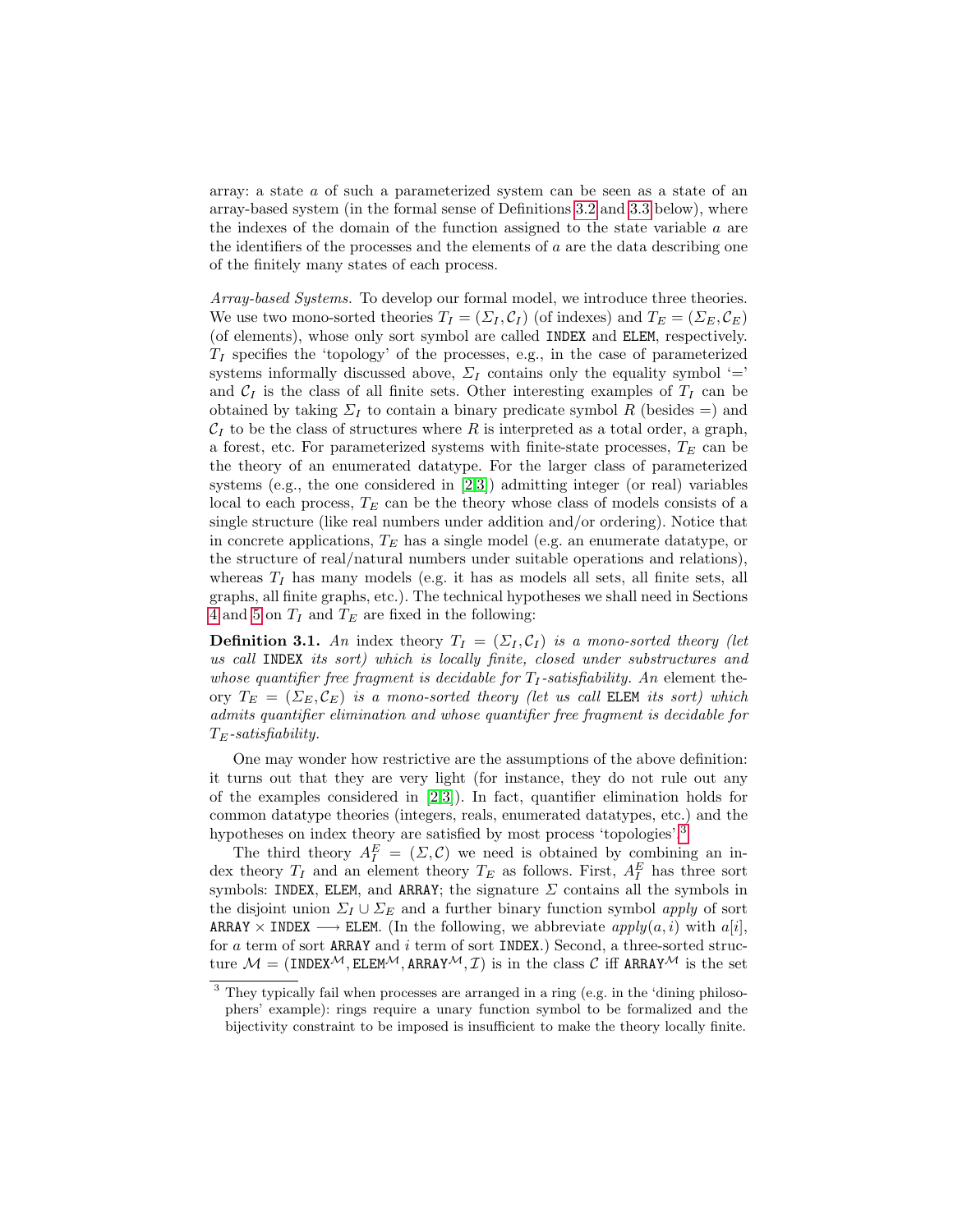of (total) functions from INDEX<sup>M</sup> to ELEM<sup>M</sup>, the function symbol *apply* is interpreted as function application (i.e. as the standard reading operation for arrays), and (INDEX<sup>M</sup>,  $\mathcal{I}_{|\Sigma_I}$ ), (ELEM<sup>M</sup>,  $\mathcal{I}_{|\Sigma_E}$ ) are models of  $T_I$  and  $T_E$ , respectively – here  $\mathcal{I}_{\vert \Sigma_I}, \mathcal{I}_{\vert \Sigma_E}$  are the restriction of  $\mathcal I$  to the symbols of  $\Sigma_I, \Sigma_E$ . (In the following, we use the notations  $\mathcal{M}_I$  and  $\mathcal{M}_E$  for  $(\text{INDEX}^{\mathcal{M}}, \mathcal{I}_{|\Sigma_I})$  and  $(\text{ELEM}^{\mathcal{M}}, \mathcal{I}_{|\Sigma_E})$ , respectively.) If the model  $\mathcal M$  of  $A_I^E$  is such that INDEX<sup> $\mathcal M$ </sup> is a finite set, then  $\mathcal M$ is called a finite index model.

For the remaining part of the paper, we fix an index theory  $T_I = (\Sigma_I, \mathcal{C}_I)$ and an element theory,  $T_E = (\Sigma_E, \mathcal{C}_E)$  (we also let  $A_I^E = (\Sigma, \mathcal{C})$  be the corresponding combined theory).

Once the theories constraining indexes and elements are fixed, we need the notions of state, initial state and state transition to complete our picture. In a symbolic setting, these are provided by the following definitions:

<span id="page-4-1"></span>**Definition 3.2.** An array-based (transition) system (for  $(T_I, T_E)$ ) is a triple  $\mathcal{S} = (\underline{a}, I, \tau)$  where:

- $\underline{a}$  is a tuple of variables of sort ARRAY (these are the state variables);
- $-I(a)$  is a  $\Sigma(a)$ -formula (this is the initial state formula);
- $\tau(\underline{a}, \underline{a}')$  is a  $\Sigma(\underline{a}, \underline{a}')$ -formula here  $\underline{a}'$  is a renamed copy of the tuple  $\underline{a}$  (this is the transition formula).

<span id="page-4-2"></span>**Definition 3.3.** Let  $S = (a, I, \tau)$  be an array-based transition system. Given a model M of the combined theory  $A_I^E$ , an M-state (or, simply, a state) of S is an assignment mapping the state variables  $\alpha$  to total functions  $\alpha$  from the domain of  $M_I$  to the domain of  $M_E$ . A run of the array-based system is a (possibly infinite) sequence  $s_0, s_1, \dots$  of states such that  $M \models I(s_0)$  and  $M \models \tau(s_k, s_{k+1})$ for  $k > 0$ .

For simplicity, below, we assume that the tuple of array state variables  $a$  is a single variable a: all definitions and results of the paper can be easily generalized to the case of finitely many array variables and to the case of multi-sorted  $T_I, T_E$ (see [\[10\]](#page-15-7) for a discussion on these topics).

#### <span id="page-4-0"></span>3.1 Symbolic Representation of States and Transitions

The next step is to identify suitable syntactic restrictions for the formulae  $I, \tau$ appearing in the definition of an array-based system. Preliminarily, we introduce some notational conventions that alleviate the burden of writing and understanding the various formulae for states and transitions:  $d, e, \ldots$  range over variables of sort ELEM,  $a, b \ldots$  over variables of sort ARRAY,  $i, j, k, \ldots$  over variables of sort INDEX, and  $\alpha, \beta, \ldots$  over variables of either sort ELEM or sort INDEX. An underlined variable name abbreviates a tuple of variables of unspecified (but finite) length; by subscripting with an integer an underlined variable name, we indicate the corresponding component of the tuple (e.g.,  $\underline{i}$  may abbreviate  $i_1, \ldots, i_n$ )

<span id="page-4-3"></span><sup>&</sup>lt;sup>4</sup> Notations like  $\mathcal{M} \models I(\underline{s_0})$  means that the formula  $I(\underline{a})$  is true in  $\mathcal{M}$  under the assignment mapping the  $\underline{a}$ 's to the  $\underline{s}_0$ 's.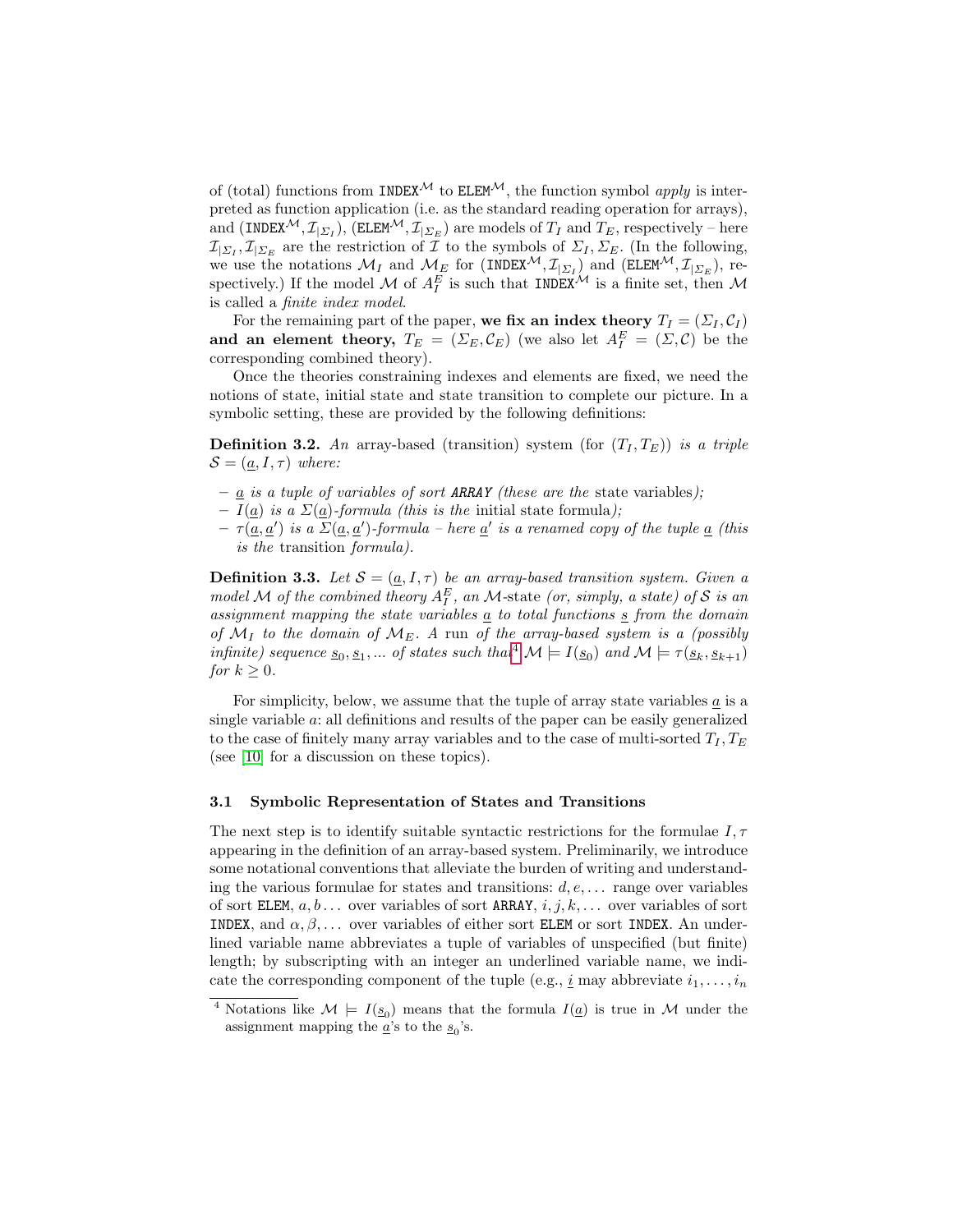and  $i_k$  indicates  $i_k$ , for  $1 \leq k \leq n$ ). We also use  $a[i]$  to abbreviate the tuple of terms  $a[i_1], \ldots, a[i_n]$ . If  $j$  and  $i$  are tuples with the same length n, then  $\frac{i}{k} = j$  abbreviates  $\bigwedge_{k=1}^{n} (i_k = j_k)$ . Possibly sub/super-scripted expressions of the forms  $\phi(\underline{\alpha}), \psi(\underline{\alpha}), \ldots$  (with sub-/super-scripts) always denote **quantifier-free**  $(\Sigma_I \cup \Sigma_E)$ -formulae in which at most the variables  $\underline{\alpha}$  occur (notice in particular that no array variable and no apply constructor  $a[i]$  can occur here). Also,  $\phi(\alpha, t/\beta)$  (or simply  $\phi(\alpha, t)$ ) abbreviates the substitution of the terms t for the variables  $\beta$  (now apply constructors may appear in t). Thus, for instance, when we write  $\phi(i, a[i])$ , we mean the formula obtained by the replacements  $e \mapsto a[i]$  in the quantifier free formula  $\phi(i, e)$  (the latter contains at most the element variables  $\underline{e}$  and at most the index variables  $\underline{i}$ ).

We are now ready to introduce suitably restricted classes of formulae for representing states and transitions of array-based systems.

*States.* An  $\exists^{I}$ -formula is a formula of the form  $\exists \underline{i} \phi(i, a[i])$ : such a formula may be used to model sets of unsafe states of parameterized systems, such as violations of mutual exclusion:

<span id="page-5-4"></span>
$$
\exists i \,\exists j \,(i \neq j \land a[i] = \text{use} \land a[j] = \text{use}),\tag{1}
$$

where use is a constant symbol of sort ELEM in an enumerated datatype theory. A  $\forall^{I}$ -formula is a formula of the form  $\forall i \phi(i, a[i])$ : this is logically equivalent to the negation of an  $\exists^{I}$ -formula and may be used to model *initial* sets of states of parameterized systems, such as "all processes are in a given state":

<span id="page-5-0"></span>
$$
\forall i \, (a[i] = \mathtt{idle}),
$$

where idle is a constant symbol of sort ELEM in an enumerated datatype theory.

Transitions. The intuition underlying the class of formulae representing transitions of array-based systems can be found by analyzing the structure of transitions of parameterized systems. In such systems, a transition has typically two components. The *local* component (see the formula  $\phi_L$  in the Definition [3.4](#page-5-0) below) specifies the transitions of a given fixed number of processes; the *global* component (see the formula  $\phi_G$  in the Definition [3.4](#page-5-0) below) specifies the transitions done by all the other processes in the array as a reaction to those taken by the processes involved in the local component. We are lead to the following:

**Definition 3.4.** Consider formulae  $\phi_L(\underline{i}, \underline{d}, \underline{d}')$  and  $\phi_G(\underline{i}, \underline{d}, \underline{d}', j, e, e')$ , where  $\phi_G$ satisfies the following seriality requirement:

<span id="page-5-3"></span>
$$
A_I^E \models \forall \underline{i} \,\forall \underline{d} \,\forall \underline{d}' \,\forall j \,\forall e \,\exists e' \,\phi_G(\underline{i}, \underline{d}, \underline{d}', j, e, e'). \tag{2}
$$

The **T-formula** with local component  $\phi_L$  and global component  $\phi_G$  is the formula

<span id="page-5-1"></span>
$$
\exists \underline{i} \left( \phi_L(\underline{i}, a[\underline{i}], a'[\underline{i}]) \land \text{Update}_G(\underline{i}, a, a') \right), \tag{3}
$$

where we used the explicit definition (i.e. the abbreviation)

<span id="page-5-2"></span>
$$
Update_G(\underline{i}, a, a') :\Leftrightarrow \forall j \phi_G(\underline{i}, a[\underline{i}], a'[\underline{i}], j, a[j], a'[\underline{j}]).
$$
\n
$$
(4)
$$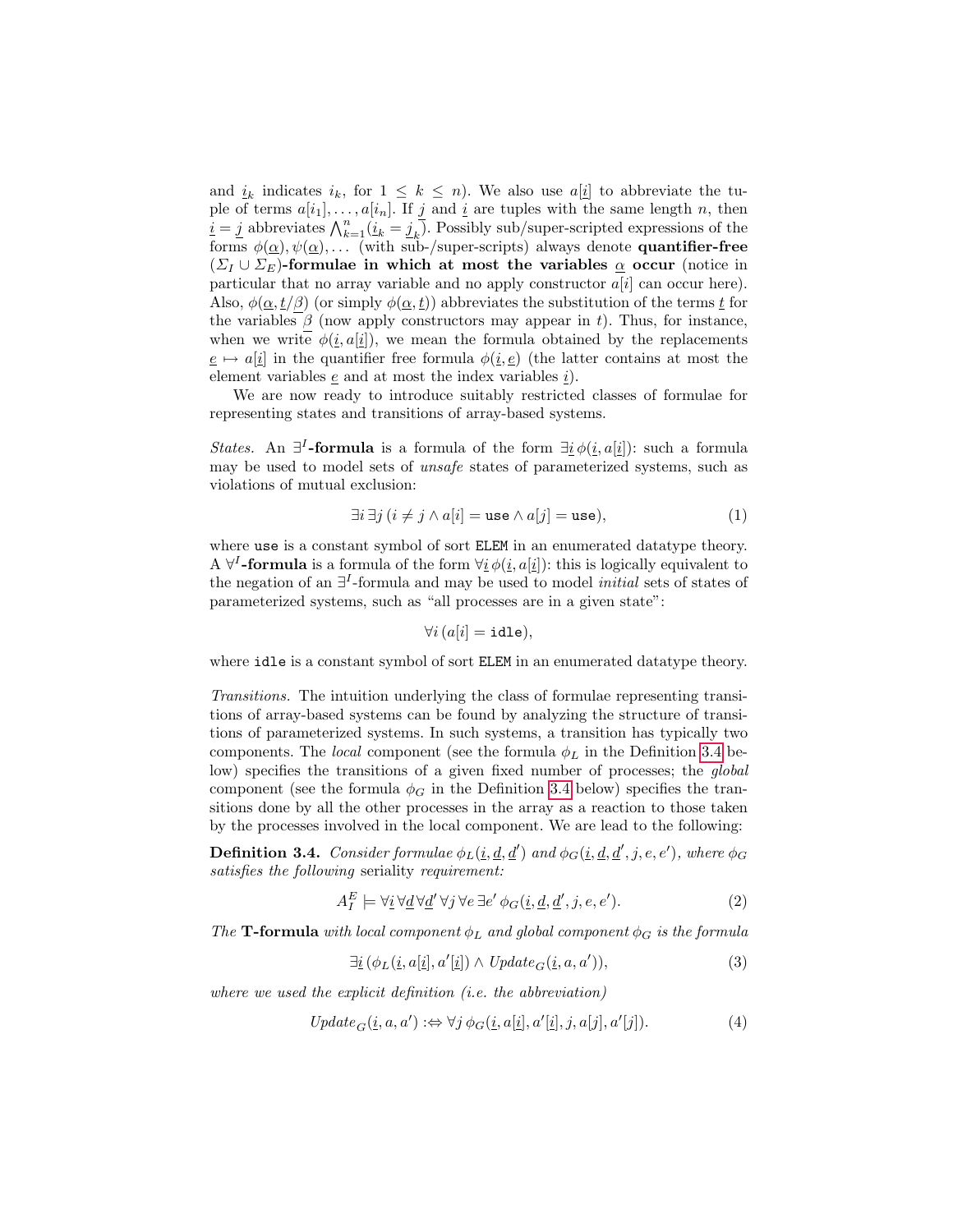Recall that, according to our conventions, the local component  $\phi_L$  and the global component  $\phi_G$  are quantifier-free  $(\Sigma_I \cup \Sigma_E)$ -formulae. In  $\phi_G(\underline{i}, \underline{d}, \underline{d}', j, e, e')$  the variables  $i, d, d'$  are called *side* parameters (these variables are instantiated in  $(3)-(4)$  $(3)-(4)$  $(3)-(4)$  by  $\underline{i}, a[\underline{i}], a'[\underline{i}]$ , respectively) and the variables  $j, e, e'$  are called proper parameters (these variables are instantiated in  $(3)-(4)$  $(3)-(4)$  $(3)-(4)$  by  $j, a[j], a'[j]$ , respectively). The intuition underlying the formula  $Update_G(i, a, a')$  defined by [\(4\)](#page-5-2) is that the array a' is obtained as a global update of the array a according to  $\phi_G$ . In fact, in [\(4\)](#page-5-2), the proper parameters of  $\phi_G$  are instantiated as  $j, a[j], a'[j], i.e.$  as the index to be updated, the old, and the new content of that index. Notice also that this updating is largely non-deterministic, because a T-formula like [\(3\)](#page-5-1) does not univocally characterize the system evolution: this is revealed by the fact that  $\phi_G$  is not a definable function, and by the fact that the side parameters  $\underline{d}'$  that may occur in  $\phi_G$  are instantiated as the updated values  $a'[i]$  (this circularity makes sense only if we view the T-formula  $(3)$  as expressing a *constraint* – not necessarily an assignment – for the updated array  $a'$ ).

In the remaining part of the paper, we fix an array-based system  $S =$  $(a, I, \tau)$ , in which the initial formula I is a  $\forall^{I}$ -formula and the transition formula  $\tau$  is a *disjunction of* T-formulae.

Example 3.5. We present here the formalization into our framework of the Sim-plified Bakery Algorithm that can be found for instance in [\[3\]](#page-15-6). We take as  $T_I$ the pure equality theory in the signature  $\Sigma_I = \{=\};$  to introduce  $T_E$ , we analyze which kind of local data we need. The data e appearing in an array of processes are records consisting of the following two fields: (i) the field e.s represents the status (e.s  $\in$  {idle, wait, use, crash}); (ii) the field e.t represents the ticket (tickets range in the real interval  $[0, \infty)$ , seen as a linear order with first element 0). Thus we need a two-sorted  $T_E$  and two array variables in the language (or, a single array variable and a three-sorted  $T_E$ , comprising a sort for the cartesian product): as pointed out above, such multi-sorted extensions of our framework are indeed straightforward. Models for  $T_E$  are the obvious ones: one sort is interpreted as an enumerated datatype and the other sort is interpreted as the positive real domain. The initial formula I is  $\forall i (a[i], s = \text{idle}).$ The transition  $\tau(a, a')$  is the disjunction  $\tau_1(a, a') \vee \tau_2(a, a') \vee \tau_3(a, a')$ , where the T-formulae  $\tau_n$  ( $n \leq 3$ ) have the standard format from Definition [3.4](#page-5-0) – namely  $\exists i (\phi_L^n(i, a[i], a'[i]) \wedge Update_G^n(i, a, a'))$  – and the local and the global components  $\phi_L^n, \phi_G^n$  are specified in Figure [1](#page-7-1) below. When formalizing the component transitions  $\tau_1, \tau_2$ , we use the *approximation* trick (see [\[2,](#page-15-5)[3\]](#page-15-6)): transitions  $\tau_1, \tau_2$ , in order to fire, would require a universally quantified guard which cannot be expressed in our format. We circumvent the problem by imposing that all the processes that are counterexamples to the guard go into a 'crash' state: this trick augments the possible runs of the system by introducing 'spurious runs', however if a safety property holds for the augmented 'approximate' system, then it also holds for the original system (the same is true for the recurrence properties of Section [6\)](#page-12-0).  $\overline{a}$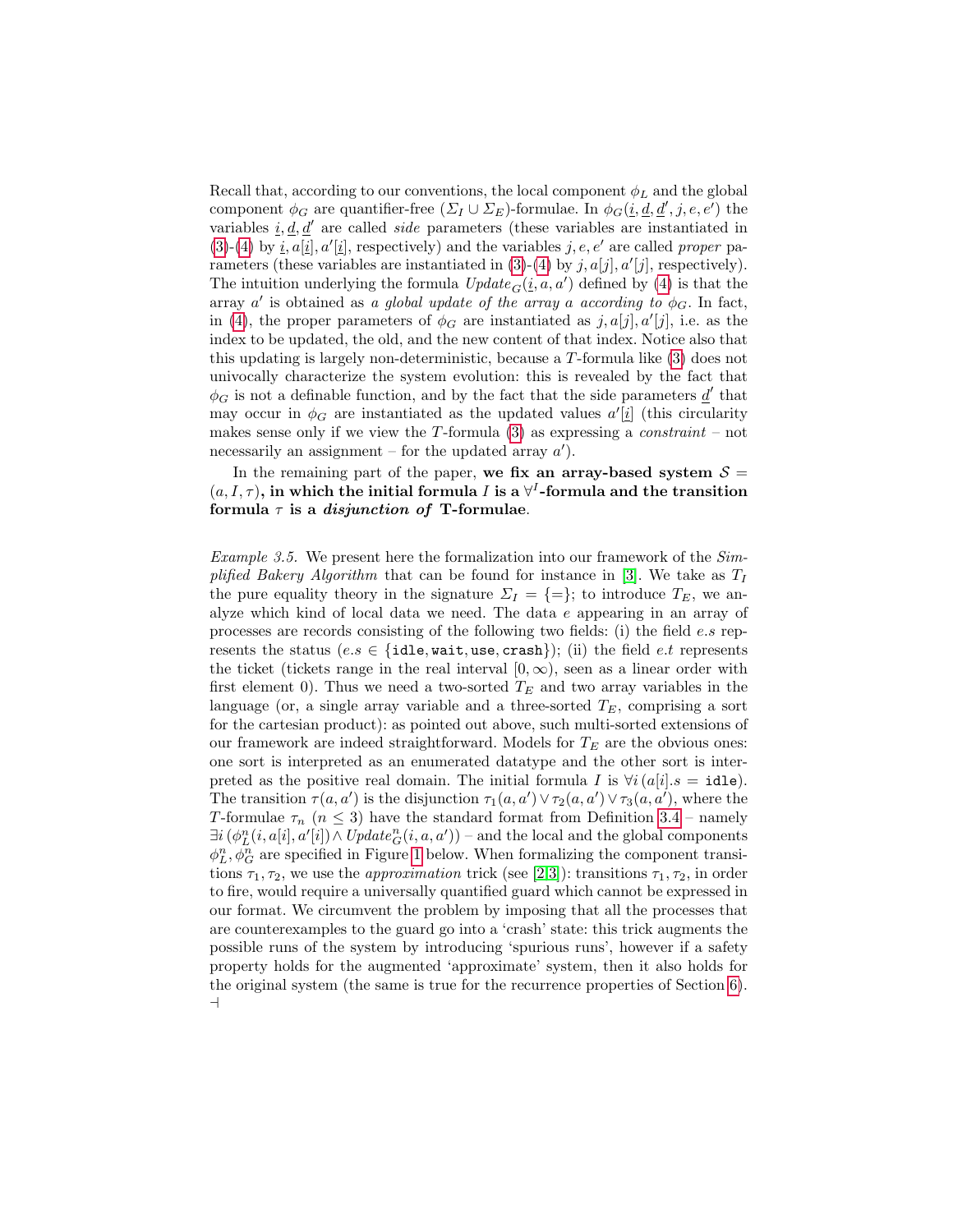*Local components*. The local components  $\phi_L^n$ , for  $n \leq 3$ , are

- $\begin{array}{rcl} \sigma & \equiv & a[i].s = \mathtt{idle} \wedge a'[i].s = \mathtt{wait} \wedge a'[i].t > 0 \mathtt{ } \mathtt{(the \ selected \ process \ goes} \mathtt{)} \end{array}$ from the state idle to wait and takes a nonzero ticket);
- $\begin{array}{rcl} \sigma & \phi_L^2 & := & a[i].s = \texttt{wait} \wedge a'[i] = \langle \texttt{use}, a[i].t \rangle \end{array}$  (the selected process goes from the state wait to use and keeps the same ticket);
- $\begin{array}{rcl} \sigma & \phi_L^3 & := & a[i].s = \texttt{use} \wedge a'[i] = \langle \texttt{idle}, 0 \rangle \end{array}$  (the selected process goes from the state use to idle and the ticket is reset to zero).

Global components. The global components  $\phi_G^n(i, a[i], a'[i], j, a[j], a'[j])$ , for  $n \leq 3$ , make case distinction as follows (the first case delegates the update to the local component):

- $\phi_G^1$   $\equiv (j = i \wedge a'[j] = a'[i]) \vee (j \neq i \wedge a[j].t \wedge a[i].t \wedge a'[j] = a[j]) \vee (j \neq j]$  $i \wedge a[j].t \ge a[i].t \wedge a'[j] = \langle \texttt{crash}, a[j].t \rangle)$  (if the selected process  $i$  goes from idle to wait, then any other process  $j$  keeps the same state/ticket, unless it has a ticket bigger or equal to the ticket of  $i -$  in which case j crashes);
- $\phi_G^2$   $\equiv$   $(j = i \wedge a'[j] = a'[i]) \vee (j \neq i \wedge (a[j].t > a[i].t \vee a[j].t = 0) \wedge a'[j] = 0$  $a[j]) \vee (j \neq i \wedge \neg(a[j].t > a[i].t \vee a[j].t = 0) \wedge a'[j] = \langle \text{crash}, a[j].t \rangle)$  (if the selected process  $i$  goes from wait to use, then any other process  $j$  keeps the same state/ticket, unless it has a nonzero ticket smaller than the ticket of  $i - in$ which case  $j$  crashes);
- $\begin{array}{rcl} \sigma & \equiv & (j = i \wedge a'[j] = a'[i]) \vee (j \neq i \wedge a'[j] = a[j]) \end{array}$  (if the selected process i goes from use to idle, then any other process keeps the same state/ticket).

<span id="page-7-1"></span>Fig. 1. The Simplified Bakery Transition

# <span id="page-7-0"></span>4 Symbolic Representation and SMT solving

To make effective use of our framework, we need to be able to check whether certain requirements are met by a given array-based system. In other words, we need a powerful reasoning engine: it turns out that  $A_I^E$ -satisfiability of  $\exists^{A,I}\forall^{I}$ -sentences introduced below is just what we need.<sup>[5](#page-7-2)</sup>

<span id="page-7-3"></span>**Theorem 4.1.** The  $A_I^E$ -satisfiability of  $\exists^{A,I} \forall^I$ -sentences, i.e. of sentences of the kind

$$
\exists a_1 \cdots \exists a_n \exists \underline{i} \ \forall j \ \psi(\underline{i}, j, a_1[\underline{i}], \ldots, a_n[\underline{i}], a_1[j], \ldots, a_n[j]), \tag{5}
$$

is decidable.

We leave to [\[10\]](#page-15-7) the detailed proof of the above theorem, here we focus on a discussion oriented to the employment of SMT-solvers in the decision procedure: Figure [2](#page-8-0) depicts an SMT-based decision procedure for  $\exists^{A,I}\forall^{I}$ -sentences (in the simplified case in which only one variable of sort ARRAY occurs).

<span id="page-7-2"></span><sup>&</sup>lt;sup>5</sup> Decidability of  $A_I^E$ -satisfiability of  $\exists^{A,I}\forall^I$ -sentences plays in this paper a role similar to the  $\Sigma_1^0$ -decidability result employed in [\[4\]](#page-15-10).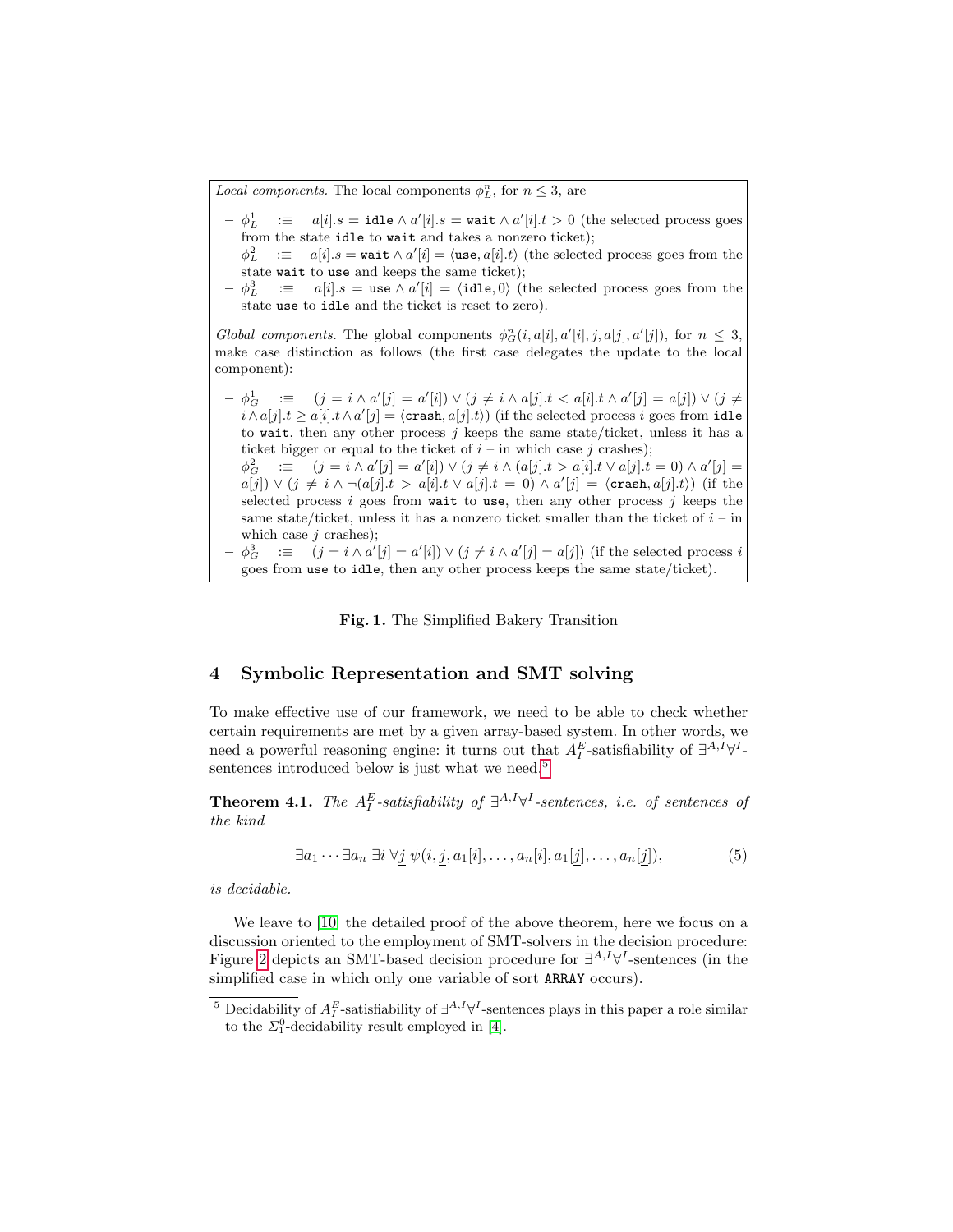function  $A_I^E$ -check $(\exists a\; \exists \underline{i}\; \forall j\; \psi(\underline{i},j,a[\underline{i}],a[j]))$  $\underline{t}$  ←− compute-reps $_{T_I}(\underline{i}); \ \phi \longleftarrow \underline{t} = \underline{l}; \ Atoms \longleftarrow \mathsf{IE}(\underline{l})$ for each substitution  $\sigma$  mapping the *j* into the *t*'s **do**  $\phi' \longleftarrow \mathsf{purity}(\psi(\underline{i}, j \sigma, a[\underline{i}], a[j \sigma])) ; \, \bar{\phi} \longleftarrow \phi \land \phi'; \, Atoms \longleftarrow Atoms \cup \mathsf{atoms}(\phi');$ end for each while  $Bool(\phi) = sat$  do  $\beta_I \wedge \beta_E \wedge \eta_I \longleftarrow$  pick-assignment $(A \text{toms}, \phi)$  $(\rho_I, \pi_I) \longleftarrow T_I$ -solver $(\beta_I \wedge \eta_I)$  $(\rho_E, \pi_E) \longleftarrow T_E\text{-solver}(\beta_E \wedge \bigwedge_{\substack{l_{s_1} = l_{s_2} \in \eta_I}} (\underline{e}_{s_1} = \underline{e}_{s_2}))$ if  $\rho_I$  = sat and  $\rho_E$  = sat then return sat if  $\rho_I =$  unsat then  $\phi \longleftarrow \phi \wedge \neg \pi_I$ if  $\rho_E =$  unsat then  $\phi \longleftarrow \phi \wedge \neg \pi_E$ end while return unsat end

<span id="page-8-0"></span>Fig. 2. The SMT-based decision procedure for  $\exists^{A,I}\forall^{I}$ -sentences

The set  $\underline{t}$  of representative terms over  $\underline{i}$  is computed by compute-reps<sub>T<sub>I</sub></sub> (to simplify the matter, we can freely assume  $\underline{t} \supseteq \underline{i}$ . This function is guaranteed to exist since  $T_I$  is effectively locally finite (for example, when  $\Sigma_I$  contains no function symbol, compute-reps $_{T_I}$  is the identity function). In order to purify formulae, we shall need below fresh index variables  $\underline{l}$  abstracting the  $\underline{t}$  and fresh element variables  $\underline{e}$  abstracting the terms  $a[\underline{l}]$ : the conjunction of the 'defining equations'  $\underline{t} = \underline{l}$  is stored as the formula  $\phi$ , whereas the further defining equations  $a[\underline{l}] = \underline{e}$  (not to be sent to the Boolean solver) will be taken into account inside the second loop body.

Then, the first loop is entered where we instantiate in all possible ways the universally quantified index variables  $j$  with the representative terms in the set t. For every such substitution  $\sigma$ , the formula  $\psi(i, j\sigma, a[i], a[j\sigma])$  is purified by replacing the terms  $a[t]$  with the element variables  $e$ ; after such purification, the resulting formula is added as a new conjunct to  $\phi$ . Notice that this  $\phi$  is a quantifier-free formula whose atoms are pure, i.e. they are either  $\Sigma_I$ - or  $\Sigma_E$ atoms. The function  $\mathsf{IE}(\underline{l})$  returns the set of all possible equalities among the index variables *l*. Such equalities are added to the set of atoms occurring in  $\phi$ as the  $T_I$ - and  $T_E$ -solvers need to take into account an equivalence relation over the index variables  $\underline{l}$  so as to synchronize.

We can now enter the second (and main) loop: the Boolean solver, by invoking the interface function pick-assignment inside the loop, generates an assignment over the set of atoms occurring in  $\phi$  and IE(l). The loop is exited when  $\phi$  is checked unsatisfiable (test of the while). The  $T_I$ -solver checks for unsatisfiability the set  $\beta_I$  of  $\Sigma_I$ -literals in the Boolean assignment and the literals of the possible partition  $\eta_I$  on <u>l</u>. Then, only the equalities  $\bigwedge \{\underline{e}_{s_1} = \underline{e}_{s_2} \mid (\underline{l}_{s_1} = \underline{l}_{s_2}) \in \eta_I\}$  (and not also inequalities) among the purification variables  $\underline{e}$  induced by the partition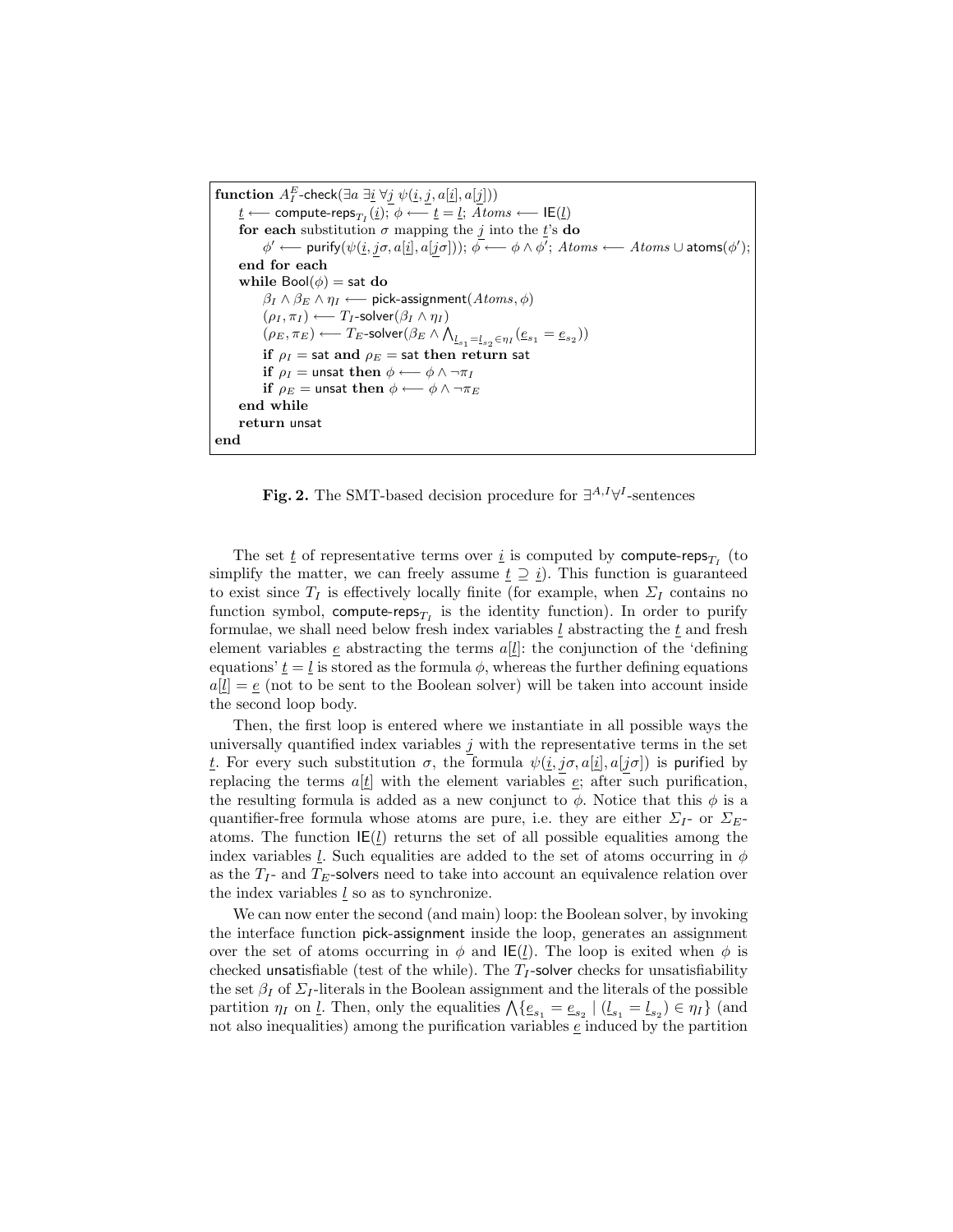$\eta_I$  on <u>l</u> are passed to the T<sub>E</sub>-solver together with the set  $\beta_E$  of  $\Sigma_E$ -literals in the Boolean assignment (this is to take into account the congruence of  $a[\underline{l}] = \underline{e}$ ). If both solvers detect satisfiability, then the loop is exited and  $A_I^E$ -check also returns satisfiability. Otherwise (i.e. if at least one of the solvers returns unsat), the negation of the computed conflict set (namely,  $\pi_I$  or  $\pi_E$ ) is conjoined to  $\phi$ so as to refine the Boolean abstraction and the loop is resumed. If in the second loop, satisfiability is never detected for all considered Boolean assignments, then  $A_I^E$ -check returns unsatisfiability. The second loop can be seen as a refinement of the Delayed Theory Combination technique [\[5\]](#page-15-11).

The critical point of the above procedure is the fact that the first loop may produce a very large  $\phi$ : in fact, even in the most favourable case in which compute-reps $_{T_{I}}$  is the identity function, the purified problem passed to the solvers of the second loop has exponential size (this is consequently the dominating cost of the whole procedure, see [\[10\]](#page-15-7) for complexity details). To improve performances, an incremental approach is desirable: in the incremental approach, the second loop may be entered before all the possible substitutions have been examined. If the second loop returns unsat, one can exit the whole algorithm and only in case it returns sat further substitutions (producing new conjuncts for  $\phi$ ) are taken into consideration. Since when  $A_I^E$ -check is called in conclusive steps of our model checking algorithms (for fixpoint, safety, or progress checks), the expected answer is unsat, this incremental strategy may be considerably convenient. Other promising suggestions for reducing the number of instantiations (in the case of particular index and elements theories) come from recent decision procedures for fragments of theories of arrays, see [\[6,](#page-15-12)[11\]](#page-15-13).

# <span id="page-9-0"></span>5 Safety Model Checking

Checking safety properties means checking that a set of 'bad states' (e.g., of states violating the mutual exclusion property) cannot be reached by a system. This can be formalized in our settings as follows:

**Definition 5.1.** Let  $K(a)$  be an  $\exists^{I}$ -formula (whose role is that of symbolically representing the set of bad states). The safety model checking problem for  $K$  is the problem of deciding whether there is an  $n \geq 0$  such that the formula

<span id="page-9-2"></span><span id="page-9-1"></span>
$$
I(a_0) \wedge \tau(a_0, a_1) \wedge \cdots \wedge \tau(a_{n-1}, a_n) \wedge K(a_n) \tag{6}
$$

is  $A_I^E$ -satisfiable. If such an n does not exist, K is safe; otherwise, it is unsafe.

Notice that the  $A_I^E$ -satisfiability of [\(6\)](#page-9-1) means precisely the existence of a finite run leading from a state in  $I$  to a state in  $K$ .

#### 5.1 Backward Reachability

If a bound for  $n$  in the safety model checking is known a priori, then safety can be decided by checking the  $A_I^E$ -satisfiability of suitable instances of [\(6\)](#page-9-1) (this is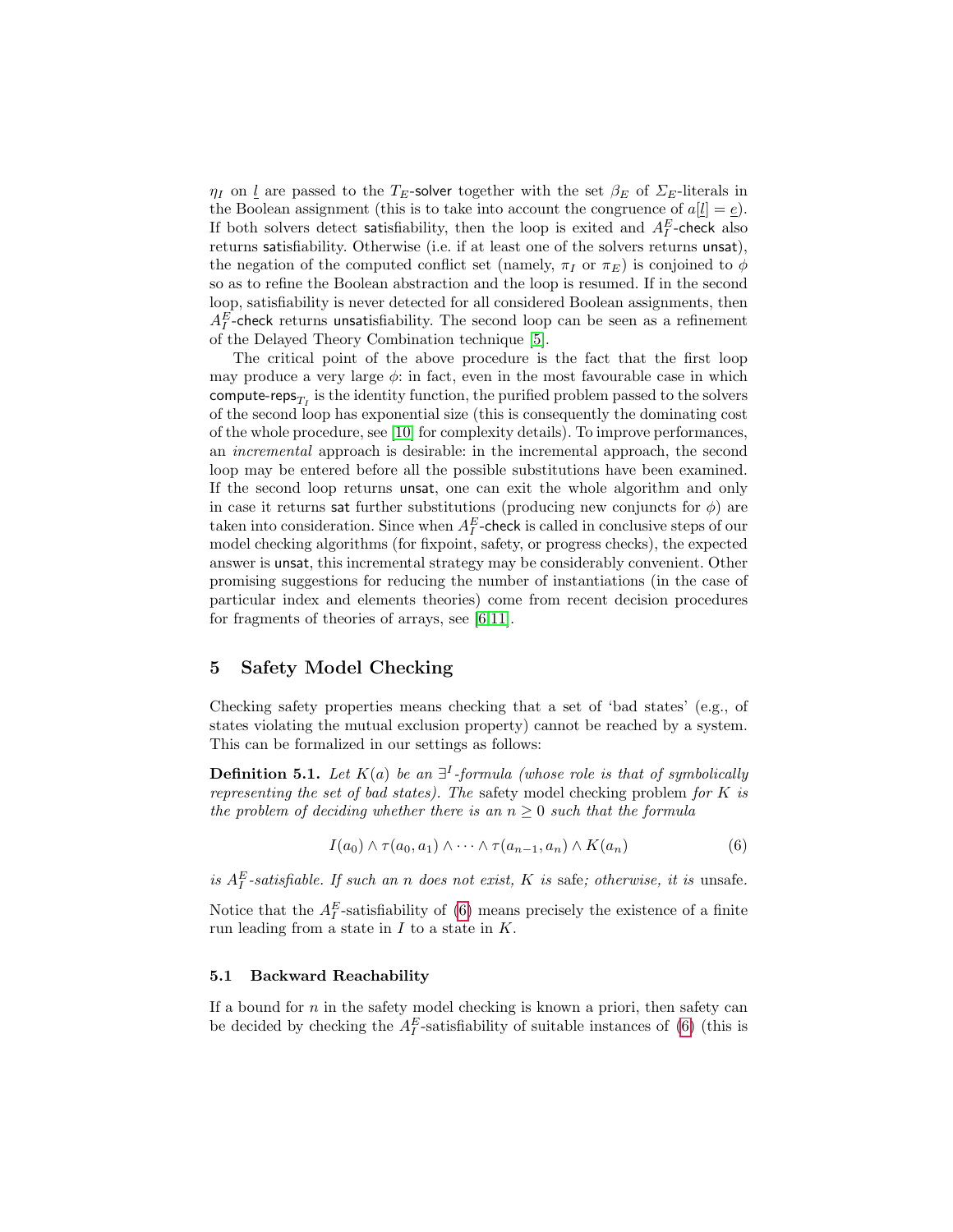possible because each formula [\(6\)](#page-9-1) is equivalent to a  $\exists^{A,I}\forall^{I}$ -formula). Unfortunately, this is rarely the case and we must design a more refined method. In the following, we adapt algorithms that incrementally maintain a representation of the set of reachable states in an array-based system.

**Definition 5.2.** Let  $K(a)$  be an  $\exists^{I}$ -formula. An M-state  $s_0$  is backward reachable from K in n steps iff there exists a sequence of M-states  $s_1, \ldots, s_n$  such that

 $\mathcal{M} \models \tau(s_0, s_1) \wedge \cdots \wedge \tau(s_{n-1}, s_n) \wedge K(s_n).$ 

We say that  $s_0$  is backward reachable from  $K$  iff it is backward reachable from K in n steps for some  $n \geq 0$ .

Before designing our backward reachability algorithm, we must give a symbolic representation of the set of backward reachable states. Preliminarily, notice that if  $K(a)$  is an ∃<sup>*I*</sup>-formula, the set of states which are backward reachable in one step from  $K$  can be represented as follows:

<span id="page-10-2"></span><span id="page-10-1"></span>
$$
Pre(\tau, K) := \exists a' \left( \tau(a, a') \land K(a') \right). \tag{7}
$$

Although  $Pre(\tau, K)$  is not an  $\exists^{I}$ -formula anymore, we are capable of finding an equivalent one in the class:

**Proposition 5.3.** Let  $K(a)$  be an  $\exists^{I}$ -formula; then  $Pre(\tau, K)$  is  $A_I^E$ -equivalent to an (effectively computable)  $\exists^{I}$ -formula  $K'(a)$ .

The proof of this Proposition can be obtained by a tedious syntactic computation while using [\(2\)](#page-5-3) together with the fact that  $T_E$  admits quantifier elimination.

Abstractly, the set of states that can be backward reachable from  $K$  can be recursively characterized as follows: (a)  $Pre^{0}(\tau,K) := K$  and (b)  $Pre^{n+1}(\tau,K) :=$  $Pre(\tau, Pre^n(\tau,K))$ . The formula  $BR^n(\tau, K) := \bigvee_{s=0}^n Pre^s(\tau, K)$  (having just one free variable of type ARRAY) symbolically represents the states that can be backward reached from K in n steps. The sequence of  $BR^n(\tau, K)$  allows us to rephrase the safety model checking problem (Definition [5.1\)](#page-9-2) using symbolic representations by saying that K is safe iff the formulae  $I \wedge BR^n(\tau, K)$  are all not  $A_I^E$ -satisfiable. This still requires infinitely many tests, unless there is an not  $A_I$ -satisfable. This suff requires finally finally tests, antess there is an<br>n such that the formula  $\neg(BR^{n+1}(\tau,K)) \rightarrow BR^n(\tau,K))$  is  $A_I^E$ -unsatisfiable.<sup>[6](#page-10-0)</sup> The key observation now is that both  $I \wedge BR^n(\tau, K)$  and  $\neg(BR^{n+1}(\tau, K) \rightarrow$  $BR^{n+1}(\tau, K)$  can be easily transformed into  $\exists^{A,I}\forall^{I}$ -formulae so that their  $A_I^E$ satisfiability is decidable and checked by the procedure  $A_I^E$ -check of Figure [2.](#page-8-0)

This discussion suggests the adaptation of a standard backward reachability algorithm (see, e.g.,  $[12]$ ) depicted in Figure [3,](#page-11-1) where Pre takes a formula, it computes Pre as defined in [\(7\)](#page-10-1), and then applies the required syntactic manipulations to transform the resulting formula into an equivalent one according to Proposition [5.3.](#page-10-2)

<span id="page-10-3"></span><span id="page-10-0"></span><sup>&</sup>lt;sup>6</sup> Notice that the  $A_I^E$ -unsatisfiability of  $\neg(BR^n(\tau,K)) \to BR^{n+1}(\tau,K)$  is obvious by definition. Hence, the  $A_I^E$ -unsatisfiability of  $\neg(BR^{n+1}(\tau,K)) \to BR^n(\tau,K))$  implies that  $A_I^E \models BR^{n+1}(\tau, K) \leftrightarrow BR^n(\tau, K)$ .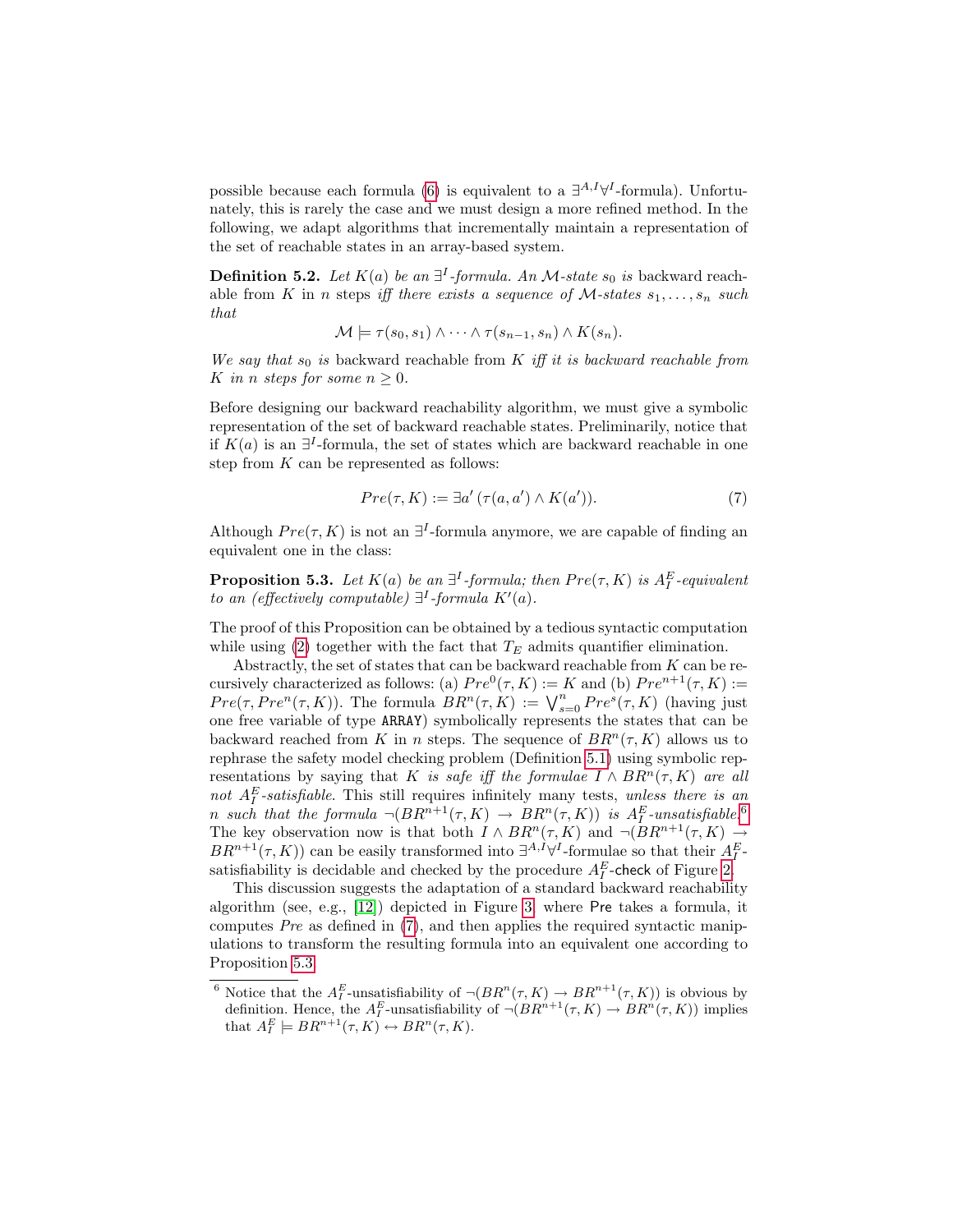```
function BReach(K)i \longleftarrow 0; BR^0(\tau,K) \longleftarrow K; K^0 \longleftarrow K\mathbf{if} \,\, A_{I}^{E}\mathsf{\text{-}check}(BR^0(\tau,K) \wedge I) = sat then \mathbf{return} unsafe
      repeat
             K^{i+1} \longleftarrow \mathsf{Pre}(\tau,K^i)BR^{i+1}(\tau,K) \longleftarrow BR^{i}(\tau,K) \vee K^{i+1}\mathbf{if} \,\, A_I^E\text{-check}(B R^{i+1}(\tau,K)\wedge I) = sat then \mathbf{return} unsafe
            else i \leftarrow i + 1\textbf{until } A_I^E\text{-check}(\neg (BR^{i+1}(\tau,K) \to BR^i(\tau,K)) = \textsf{unsat}return safe
end
```
<span id="page-11-1"></span>Fig. 3. Backward Reachability for Array-based Systems

**Theorem 5.4.** Let  $K(a)$  be an  $\exists$ <sup>T</sup>-formula; then the function BReach in Figure [3](#page-11-1) semi-decides the safety model checking problem for K.

Example 5.5. In the Simplified Bakery example of Figure [1](#page-7-1) (with the formula K to be tested for safety given like in  $(1)$ , the algorithm of Figure [3](#page-11-1) stops after four loops and certifies safety of K.  $\Box$ 

#### <span id="page-11-0"></span>5.2 Termination of Backward Reachability

Indeed, the main problem with the semi-algorithm of Figure [3](#page-11-1) is termination; in fact, it may not terminate when the system is safe. In the literature, termination of infinite state model checking is often obtained by defining a well-quasi-ordering (wqo – see, e.g., [\[1\]](#page-15-3)) on the configurations of the system. Here, we adapt this approach to our setting, by defining model-theoretically a notion of configuration and then introducing a suitable ordering on configurations: once this is done, it will be immediate to prove that termination follows whenever the ordering among configurations is a wqo.

An  $A_I^E$ -configuration (or, briefly, a configuration) is an M-state in a finite index model M of  $A_I^E$ : a configuration is denoted as  $(s, M)$ , or simply as s, leaving M implicit. Moreover, we associate a  $\Sigma_I$ -structure  $s_I$  and a  $\Sigma_E$ -structure  $s_E$  with an  $A_I^E$ -configuration  $(s, \mathcal{M})$  as follows: the  $\Sigma_I$ -structure  $s_I$  is simply the finite structure  $\mathcal{M}_I$ , whereas  $s_E$  is the  $\Sigma_E$ -substructure of  $\mathcal{M}_E$  generated by the image of s (in other words, if INDEX<sup> $M = \{c_1, \ldots, c_k\}$ , then  $s_E$  is generated by</sup>  $\{s(c_1), \ldots, s(c_k)\}\)$ .

We remind few definitions about preorders. A preorder  $(P, \leq)$  is a set endowed with a reflexive and transitive relation; an upset of such a preorder is a subset  $U \subseteq P$  such that  $(p \in U \text{ and } p \leq q \text{ imply } q \in U$ ). An upset U is finitely generated iff it is a finite union of cones, where a cone is an upset of the form  $\uparrow p = \{q \in P \mid p \leq q\}$  for some  $p \in P$ . A preorder  $(P, \leq)$  is a well-quasi-ordering (wqo) iff every upset of  $P$  is finitely generated (this is equivalent to the standard definition, see [\[10\]](#page-15-7)). We define now a preorder among our configurations: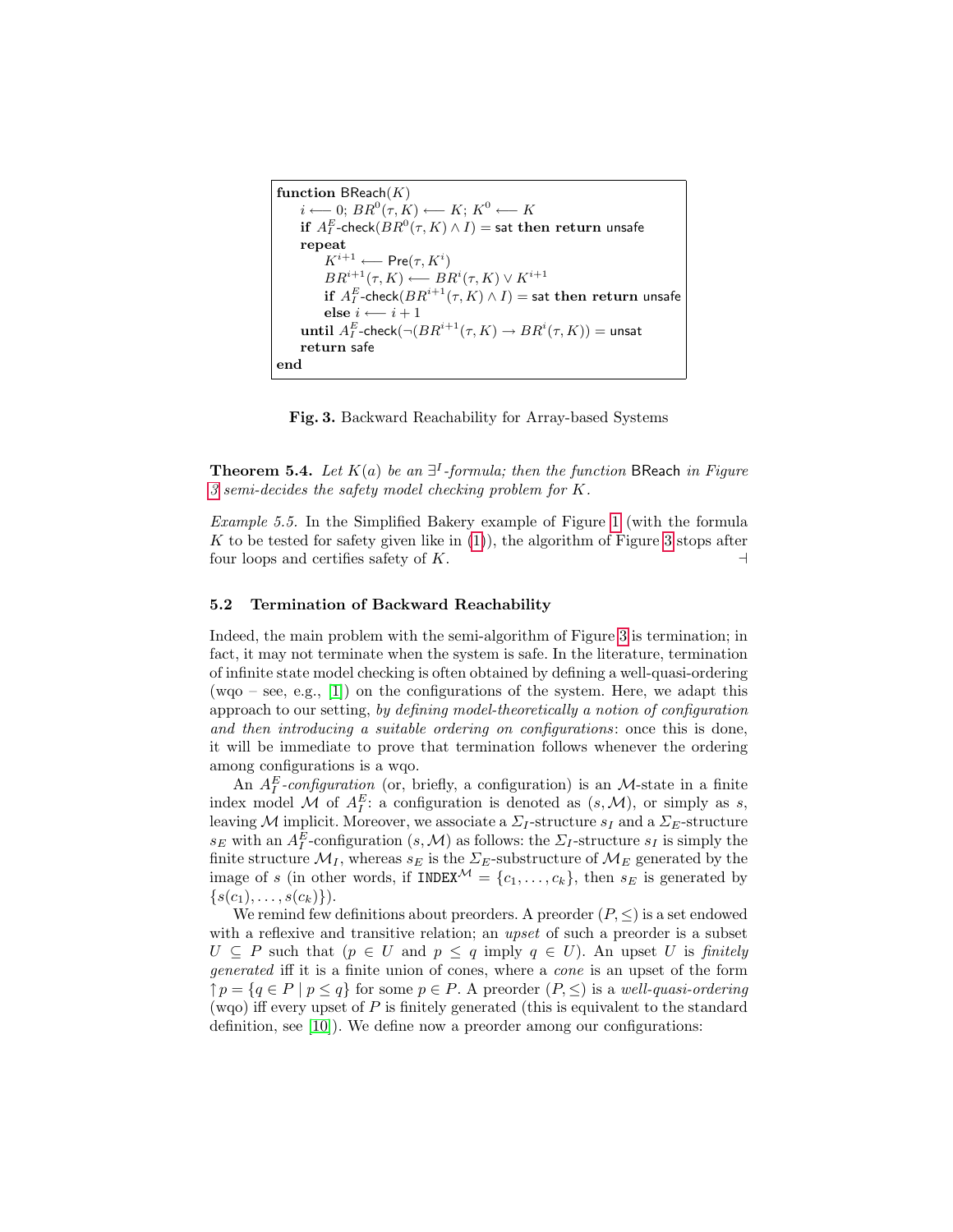**Definition 5.6.** Let s, s' be configurations;  $s' \leq s$  holds iff there are a  $\Sigma_I$ embedding  $\mu : s'_I \longrightarrow s_I$  and a  $\Sigma_E$ -embedding  $\nu : s'_E \longrightarrow s_E$  such that the set-theoretical compositions of  $\mu$  with s and of s' with  $\nu$  are equal.

Let  $K(a)$  be an  $\exists^{I}$ -formula: we denote by [K] the set of  $A_{I}^{E}$ -configurations satisfying K; in symbols,  $[K] := \{(\mathcal{M}, s) | \mathcal{M} \models K(s)\}.$ 

**Proposition 5.7.** For every  $\exists^{I}$ -formula  $K(a)$ , the set  $\llbracket K \rrbracket$  is upward closed; also, for every  $\exists^{I}$ -formulae  $K_1, K_2$ , we have  $[[K_1]] \subseteq [[K_2]]$  iff  $A_I^E \models K_1 \rightarrow K_2$ .

The set of configurations  $\mathcal{B}(\tau, K)$  which are backward reachable from a given  $\exists^{I}$ formula  $K$  is thus an upset, being the union of infinitely many upsets; however, even in case the latter are finitely generated,  $\mathcal{B}(\tau, K)$  needs not be so. Under the hypothesis of local finiteness of  $T_E$ , this is precisely what characterizes termination of backward reachability search:

<span id="page-12-2"></span>**Theorem 5.8.** Assume that  $T_E$  is locally finite; let K be an  $\exists^I$ -formula. If K is safe, then BReach in Figure [3](#page-11-1) terminates iff  $\mathcal{B}(\tau, K)$  is a finitely generated upset.<sup>[7](#page-12-1)</sup> As a consequence, BReach always terminates when the preorder on  $A_I^E$ . configurations is a wqo.

The termination result of Theorem [5.8](#page-12-2) covers many well-known special cases, like broadcast protocols, some versions of the bakery algorithm, lossy channel systems (notice that for the latter, there doesn't exist a primitive recursive complexity lower bound); to apply Theorem [5.8,](#page-12-2) one needs classical facts like Dikson's Lemma, Higman's Lemma, Kruskal's Theorem, etc. (see again [\[10\]](#page-15-7) for details).

#### <span id="page-12-0"></span>6 Progress Formulae for Recurrence Properties

Liveness problems are difficult and even more so for infinite state systems. In the following, we consider a special kind of liveness properties, which falls into the class of recurrence properties in the classification introduced in [\[13\]](#page-15-4). Our method for dealing with such properties consists in synthesizing progress functions definable at quantifier free level.

A recurrence property is a property which is infinitely often true in every infinite run of a system; in other words, to check that  $R$  is a recurrence property it is sufficient to show that it cannot happen that there is an infinite run  $s_0, s_1, \ldots, s_i, \ldots$  such that R is true at most in the states from a finite prefix  $s_0, \ldots, s_m$ . This can be formalized in our framework as follows.

**Definition 6.1.** Suppose that  $R(a)$  is a  $\forall^{I}$ -formula; let us use the abbreviations  $K(a)$  for  $\neg R(a)$  and  $\tau_K(a,a')$  for  $\tau(a,a') \wedge K(a) \wedge K(a')$ .<sup>[8](#page-12-3)</sup> We say that R is a recurrence property iff for every m the infinite set of formulae

<span id="page-12-5"></span><span id="page-12-4"></span>
$$
I(b_1), \tau(b_1, b_2), \ldots, \tau(b_m, a_0), \tau_K(a_0, a_1), \tau_K(a_1, a_2), \ldots
$$
\n(8)

<span id="page-12-1"></span> $7$  If K is unsafe, we already know that BReach terminates because it detects unsafety (cf. Theorem [5.4\)](#page-10-3).

<span id="page-12-3"></span><sup>&</sup>lt;sup>8</sup> Notice that  $\tau_K$  is easily seen to be equivalent to a disjunction of T-formulae, like the original  $\tau$ .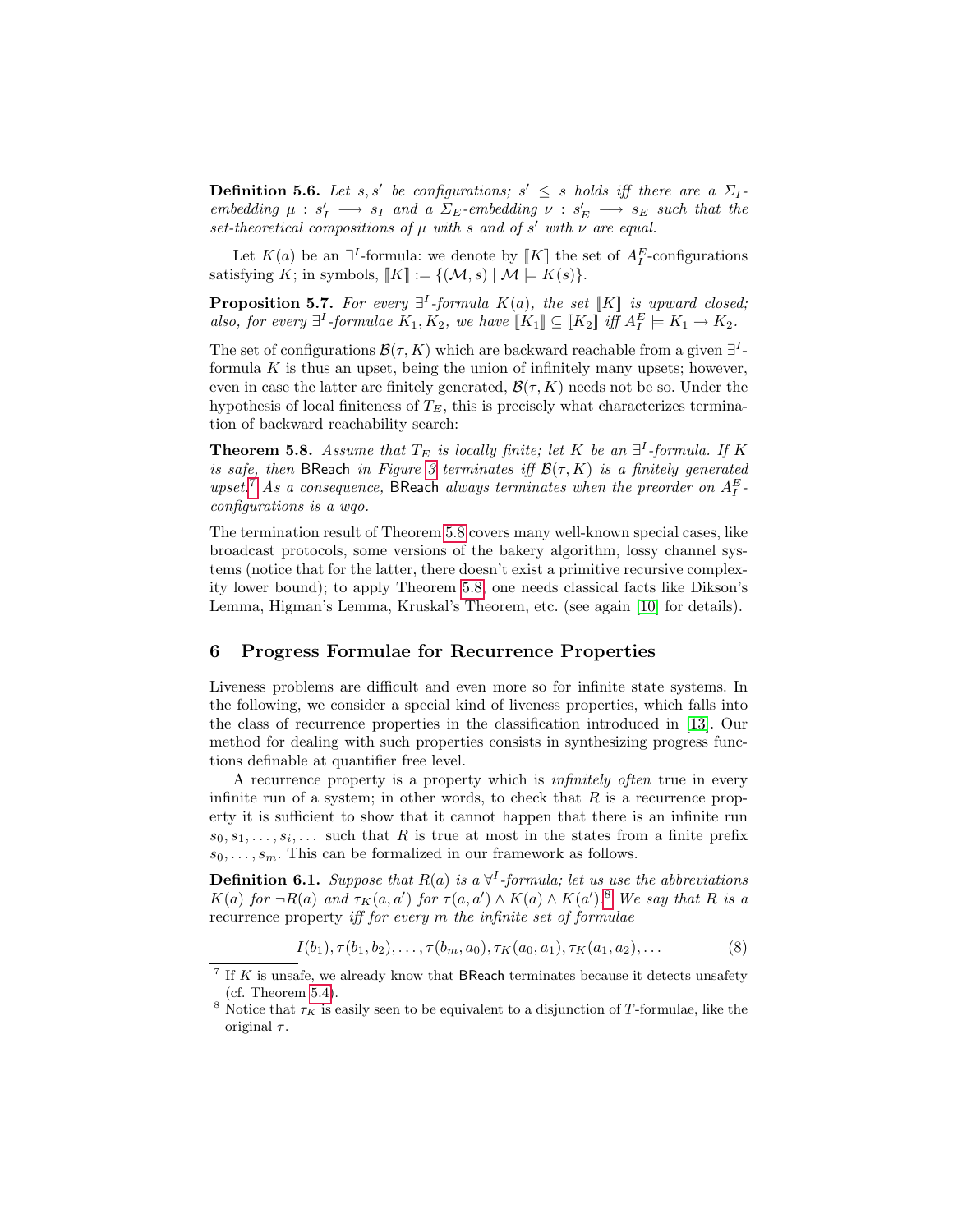is not satisfiable in a finite index model of  $A_I^E$ .

The finite prefix  $I(b_1), \tau(b_1, b_2), \ldots, \tau(b_m, a_0)$  in [\(8\)](#page-12-4) above ensures that the states assigned to  $a_0, a_1, \ldots$  are (forward) reachable from an initial state, whereas the infinite suffix  $\tau_K(a_0, a_1)$ ,  $\tau_K(a_1, a_2)$ ,... expresses the fact that property R is never attained. Observe that, whereas it can be shown that the  $A_I^E$ -satisfiability of [\(6\)](#page-9-1) for safety problems (cf. Definition [5.1\)](#page-9-2) is equivalent to its satisfiability in a finite index model of  $A_I^E$ , this is not the case for [\(8\)](#page-12-4). This imposes the above explicit restriction to finite index models since, otherwise, recurrence might unnaturally fail in many concrete situations.

<span id="page-13-1"></span>*Example 6.2.* In the Simplified Bakery example of Figure [1,](#page-7-1) we take  $K$  to be

$$
\exists i \ (i = d \land a[i] = \mathtt{wait})
$$

(here d is a fresh constant of type  $\Sigma_I$ ). Then the  $A_I^E$ -satisfiability of [\(8\)](#page-12-4) implies that the protocol cannot guarantee absence of starvation.

Let  $R$  be a recurrence property; we say that  $R$  has *polynomial complexity* iff there exists a polynomial  $f(n)$  such that for every m and for  $k > f(n)$  the formulae

<span id="page-13-0"></span>
$$
I(b_1) \wedge \tau(b_1, b_2) \wedge \cdots \wedge \tau(b_m, a_0) \wedge \tau_K(a_0, a_1) \wedge \cdots \wedge \tau_K(a_{k-1}, a_k) \qquad (9)
$$

are all unsatisfiable in the models  $\mathcal M$  of  $A_I^E$  such that the cardinality of the support of  $\mathcal{M}_I$  is at most n (in other words,  $f(n)$  gives an upper bound for the waiting time needed to reach  $R$  by a system consisting of less than  $n$  processes).

<span id="page-13-2"></span>**Definition 6.3.** Let  $R(a)$  be a  $\forall^{I}$ -formula and let K and  $\tau_K$  be as in Definition [6.1.](#page-12-5) A formula  $\psi(\underline{t}(j), a[\underline{t}(j)])$  is an index invariant iff there exists a safe  $\exists^{I}$ formula H such that

<span id="page-13-4"></span>
$$
A_I^E \models \forall a_0 \; \forall a_1 \; \forall \underline{j} \; (\neg H(a_0) \land \tau_K(a_0, a_1) \to (\psi(\underline{t}, a_0[\underline{t}]) \to \psi(\underline{t}, a_1[\underline{t}]))) \tag{10}
$$

A progress condition for  $R$  is a finite set of index invariant formulae

<span id="page-13-3"></span>
$$
\psi_1(\underline{t}(j), a[\underline{t}(j)]), \ldots, \psi_c(\underline{t}(j), a[\underline{t}(j)])
$$

for which there exists a safe  $\exists^{I}$ -formula H such that

<span id="page-13-5"></span>
$$
A_I^E \models \forall a_0 \,\forall a_1 \left(\neg H(a_0) \land \tau_K(a_0, a_1) \rightarrow \exists \underline{j} \bigvee_{k=1}^c (\neg \psi_k(\underline{t}, a_0[\underline{t}]) \land \psi_k(\underline{t}, a_1[\underline{t}]))\right). \tag{11}
$$

Suppose there is a progress condition as above for  $R$ ; if  $\mathcal M$  is a model of  $A_I^E$ such that the support of  $\mathcal{M}_I$  has cardinality at most n, then the formula [\(9\)](#page-13-0) cannot be satisfiable in M for  $k > c \cdot n^{\ell}$  (here  $\ell$  is the length of the tuple j). This argument shows the following:

**Proposition 6.4.** If there is a progress condition for  $R$ , then  $R$  is a recurrence property with polynomial complexity.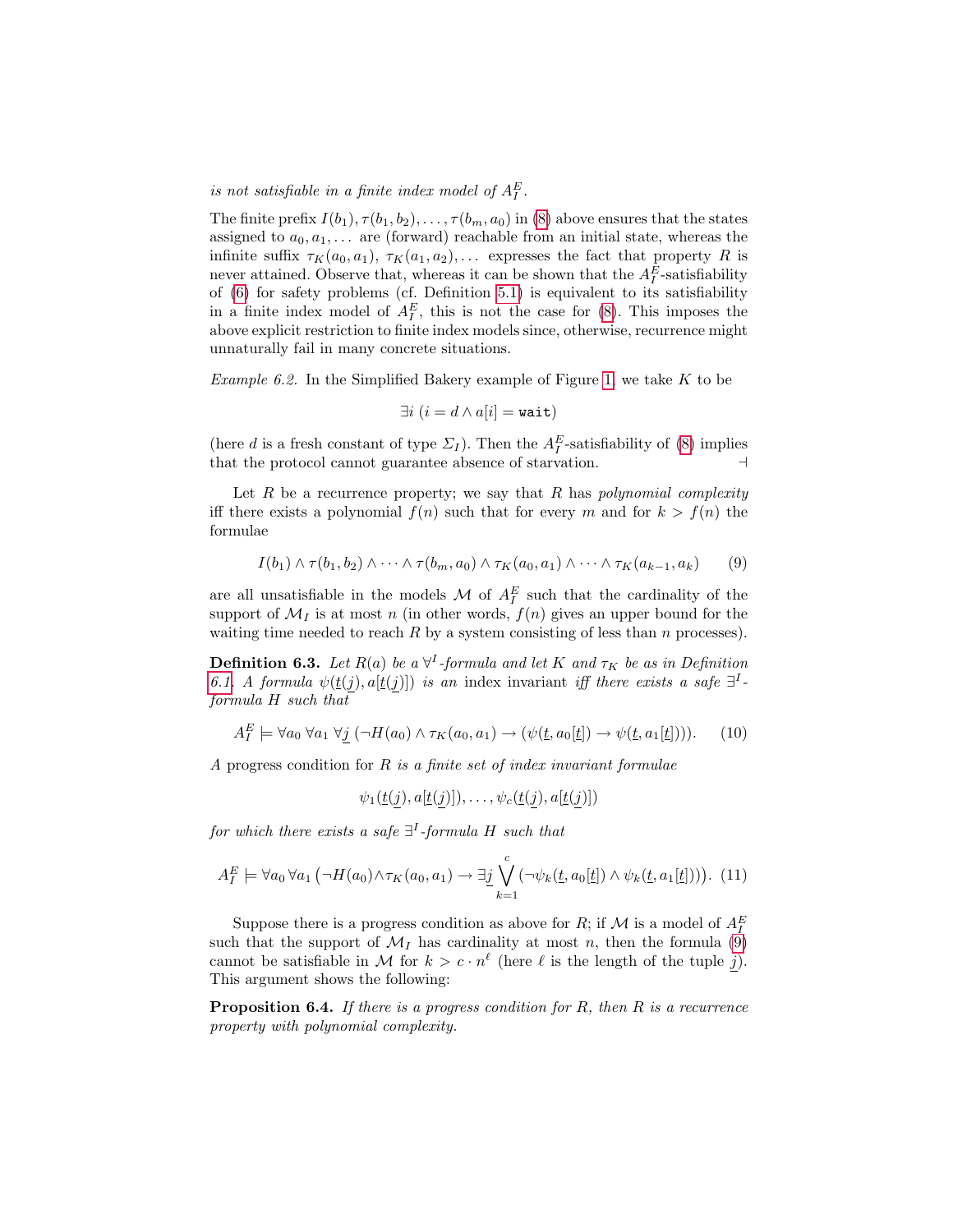Example 6.5. In the Simplified Bakery example of Example [6.2,](#page-13-1) the following four index invariant formulae:

> $a[j].s = \text{crash}$   $a[j].t = 0 \lor a[j].t > a[d].t$  $a[j].t > a[d].t$   $\neg(a[j].t < a[d].t \land a[j].s = \text{wait})$

constitute a progress condition, thus guaranteeing that each non faulty process d can get (in polynomial time) the resource every time it asks for it. The algorithm of Figure [3](#page-11-1) is needed for certifying safety of some formulae (like  $\exists i (a[i].s =$ use  $\wedge a[i].t = 0)$  to be used as the H of Definition [6.3.](#page-13-2)

Let us now discuss how to mechanize the application of Proposition [6.4.](#page-13-3) The validity tests [\(10\)](#page-13-4) and [\(11\)](#page-13-5) can be reduced to unsatisfiability tests covered by Theorem [4.1;](#page-7-3) however, the search space for progress conditions looks to be unbounded for various reasons (the number of the  $\psi$ 's of Definition [6.3,](#page-13-2) the length of the string j, the 'oracle' safe  $H$ 's, etc.). Nevertheless, the proof of the following unexpected result shows (in the appropriate hypotheses) how to find progress conditions whenever they exist:

<span id="page-14-0"></span>**Theorem 6.6.** Suppose that  $T_E$  is locally finite and that safety of  $\exists^I$ -formulae can be effectively checked. Then the existence of a progress condition for a given  $\forall^{I}$ -formula R is decidable.

# 7 Related work and Conclusions

A popular approach to uniform verification (e.g., [\[2,](#page-15-5)[3](#page-15-6)[,4\]](#page-15-10)) consists of defining a finitary representation of the (infinite) set of states and then to explore the state space by using such a suitable data structure. Although such a data structure may contain declarative information (e.g., constraints over some algebraic structure or first-order formulae), a substantial part is non-declarative. Typically, the part of the state handled non-declaratively is that of indexes (which, for parametrized systems, specify the topology), thereby forcing to re-design the verification procedures whenever their specification is changed (for the case of parametrized systems, whenever the topology of the systems changes). Since our framework is fully declarative, we avoid this problem altogether.

There has been some attempts to use a purely logical techniques to check both safety and liveness properties of infinite state systems (e.g., [\[7,](#page-15-14)[9\]](#page-15-15)). The hard part of these approaches is to guess auxiliary assertions (either invariants, for safety, or ranking functions, for liveness). Indeed, finding such auxiliary assertions is not easy and automation requires techniques adapted to specific domains (e.g., integers). In this paper, we have shown how our approach does not require auxiliary invariants for safety and proved that the search for certain progress conditions can be fully mechanized (Theorem [6.6\)](#page-14-0).

In order to test the viability of our approach, we have built a prototype implementation of the backward reachability algorithm of Figure [3.](#page-11-1) The function  $A_I^E$ -check has been implemented by using a naive instantiation algorithm and